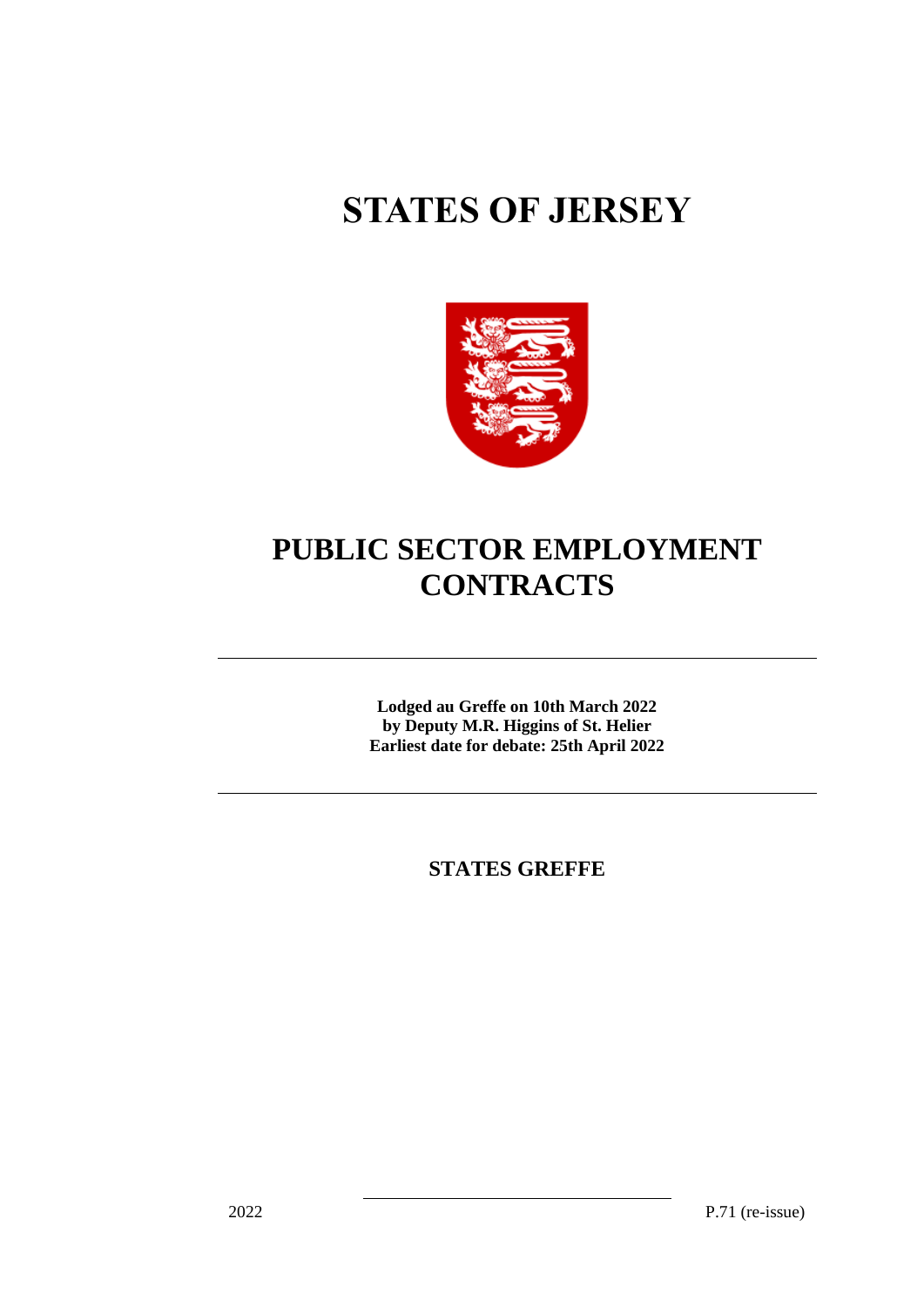### **PROPOSITION**

#### **THE STATES are asked to decide whether they are of opinion** −

- (a) that contracts of employment for all States' employees from 1st July 2022 should explicitly prohibit the following and confirm, for the avoidance of doubt, that such acts constitute acts of gross misconduct –
	- (i) lying, obstructing, misleading or attempting to mislead a Minister, the States Assembly, any Scrutiny Panel or "Backbench" Member of the States of Jersey about any aspect of the employee's work for the States;
	- (ii) covering up or concealing any failure (act or omission) on the employee's part alone, or together with others, or on the part of others that they have become aware of at any time, on any matter, that could financially damage or bring the States of Jersey and/or the Government of Jersey into disrepute; and

that such lying, obstructing, misleading and covering up should be punishable by termination of their employment without any compensation or compromise agreements, pension rights or bonuses depending upon the severity of the offence they have committed.

- (b) that an independent review of disciplinary policies and procedures should be commissioned to ensure that any disciplinary action follows the rules of natural justice;
- (c) that an amnesty up to 30th June 2022 should be implemented during which period employees can own up to any past lies, obstructions, misleading statements, and cover-ups (unless of a criminal nature) and/or knowledge of acts or omissions of others, with the employees concerned to face no loss of employment, grade, position, pension rights, bonuses, compensation agreements unless they commit a future act of a similar nature or fail to fully declare any past transgressions that are being addressed by this proposition;
- (d) that a register should be maintained of any declarations under paragraph (c) that shall record the past breaches of these provisions; and
- (e) to request the States Employment Board (S.E.B.) to initiate the necessary steps, including instructions for the development of any legislation that may be required, to implement paragraphs (a) to (d) above.

#### DEPUTY M.R. HIGGINS OF ST. HELIER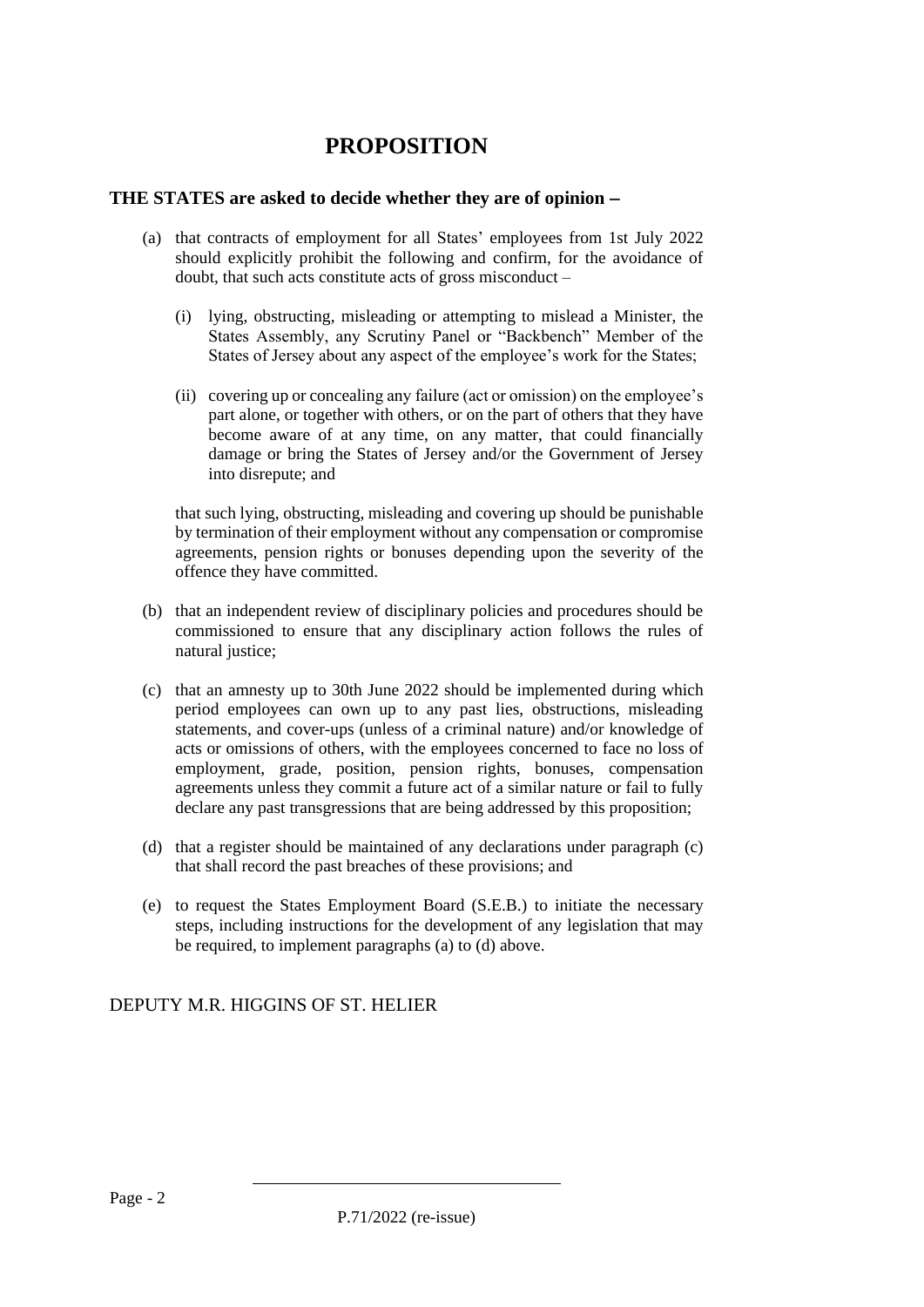#### **REPORT**

Although this proposition refers to Civil Servants, it refers to a small minority of midlevel and senior Civil Servants who in my opinion have gone rogue. It does not refer to, or should be taken to refer to, the vast majority of the Island's Civil Service who I hold in the highest regard and who work very hard, day in and day out, for the benefit of all Islanders. I say this having been a civil servant myself at one point in my career and have seen their work, and their work ethic, at first-hand.

Unfortunately, over the years we have developed a system of impunity i.e., a system whereby some officers believe that they can do what they like or want without fear of being held to account for their actions or face any sanction. Some of them hold their political masters with contempt and delight in thwarting those who are democratically responsible for the oversight of the public service and their actions.

Even worse I also believe that they are right, they can act with impunity. The institutions and people who should hold them to account have failed to do so and we do not have any effective checks and balances to protect the public.

We have developed a system in which officers can lie, obstruct Ministers, Scrutiny and Review Panels and States Members and cover up their failures and actions to all three and get away with it.

#### **How has this happened?**

It has happened gradually over time for a number of reasons, which I list in no particular order of importance but collectively they have brought us to where we are. It is not the fault of any one Council of Ministers or States Assembly but is the result of successive failures of these bodies over the years.

#### **Lack of political control**

#### **States Assembly**

- 1. In my 13 years in the States there have been numerous examples of Government Ministers lying to the Assembly and to Islanders. They set a bad example to their officers, many of whom are, or could be, complicit in the lies. However the States Assembly has antiquated rules to deal with this situation. For example:
	- (a) Any States Member who alleges that the Government or a Ministers is lying is immediately challenged by the Bailiff or whoever is chairing the Assembly to withdraw the allegation or face sanction  $-$  eg. suspension and/or loss of pay. They cannot even say that the Government or Members are misleading the Assembly and are forced to say such persons are unintentionally misleading the States - even though a Member may have evidence that they are indeed lying through their teeth. This needs to change and any Member of the States who believes they have been lied to, when challenged by the, Chair should be able to ask the Chair for their allegations to be immediately referred to the Commissioner for Standards so he can investigate and rule on the validity of the allegations and for him to report back to the Assembly within a very short space of time.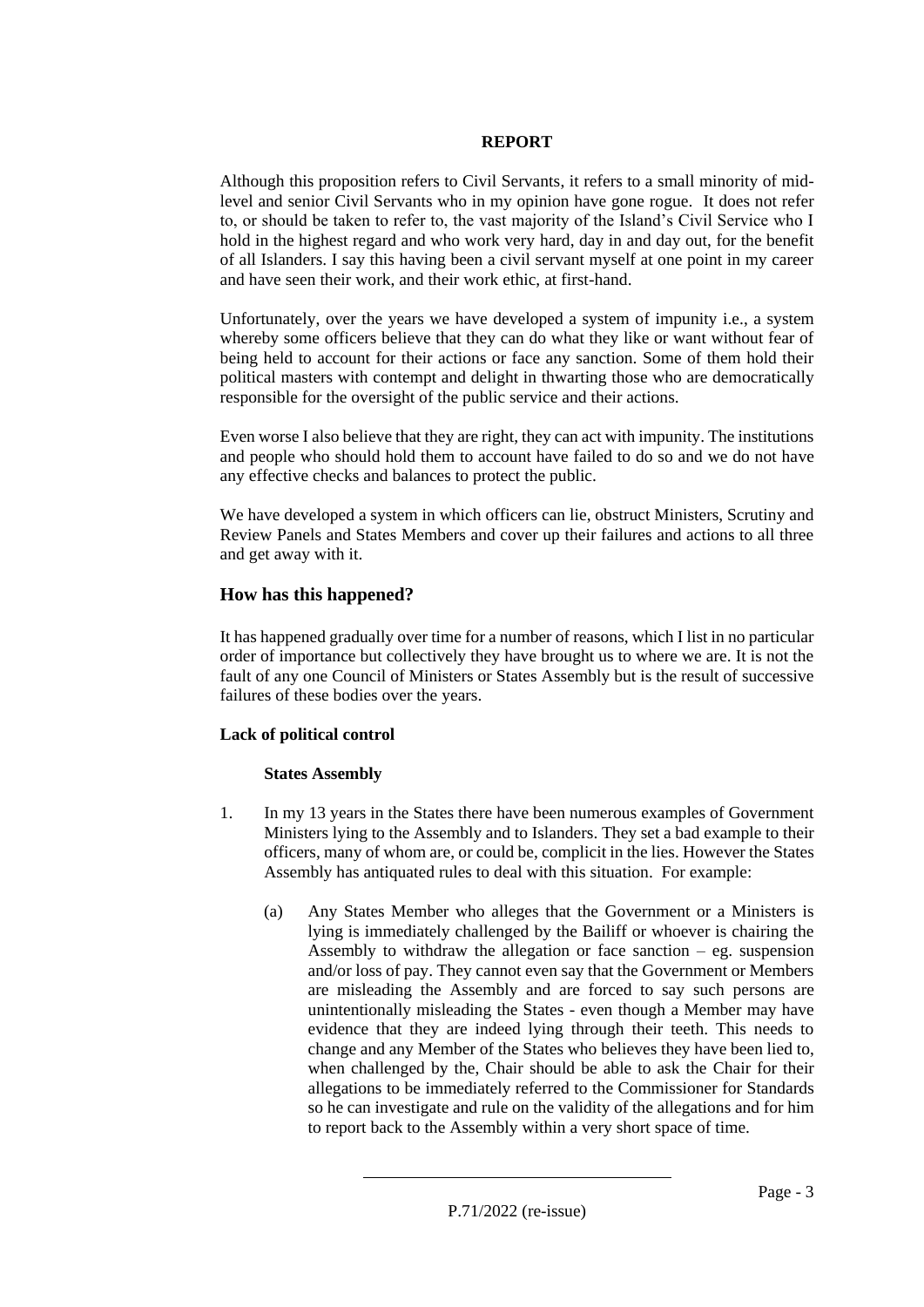Although in recent years Members can make a complaint to the Chief Minister or to the Commissioner of Standards, this can be less than satisfactory. In the case of the former, the Chief Minister usually backs their Ministers, especially if they need them to keep in power themselves in a coalition that makes up the Council of Ministers. In the case of the latter, referrals to the Commissioner of Standards which are made after the event may take months to come to a conclusion and the government spin machine in the meantime attempts to muddy the water and control the narrative. The media is also fickle and can also lose interest during this extended period and when the report is finally produced it has less of an effect and can be lost in the clutter of what they consider more pressing news.

(b) Application of the Standing Orders of the States Assembly can hinder effective accountability.

States' Members have an absolute Parliamentary Privilege which enables them to raise issues and name names without fear of being sued in courts of Law for what they say in the Assembly or write in Parliamentary proceedings. It also enables newspapers and others to report on these important matters whereas they would normally not be able to do so for fear of expensive and time-consuming defamation cases. This is because they are granted a Qualified Privilege under the Law, providing they quote the exact words spoken by a Member in the Assembly or written in official documents in parliamentary proceedings. This is an important safeguard in democracy as it enables matters of great public interest to be raised which would otherwise be stifled under legal restraints. It is used sparingly by Members ie. only in the most extreme or important cases or situations where Members consider it to be necessary in the public interest.

It has, however, been weakened over the years in Jersey. The Bailiff or Chair of the Assembly can order that a name spoken is stricken from the Parliamentary Record (Hansard), which means that in future no one will know the name of the person named in the Assembly. This is still the case even though meetings of the Assembly are now broadcast on radio and available to view on the internet. Thus, the name is widely disseminated but it cannot be found as easily as it is in the written Hansard. I do not believe this procedure is adopted by the UK House of Commons upon whose rules ours are supposedly based upon.

In addition to this the rules of the Assembly have not always been applied consistently by those in the Chair. On occasions civil servants have been named - but only to praise them, and such naming is ruled out of order when there is an attempt to criticize them. Members are told to use the civil servants title but not to use the title when criticizing them - instead we are asked to talk about 'officers' or 'senior officers' but this is unfair on those who are not been criticized but who are all tainted by the same brush.

At times people, like the former Chief of Police Graham Power and senior investigating officer Lennie Harper have been named and recorded.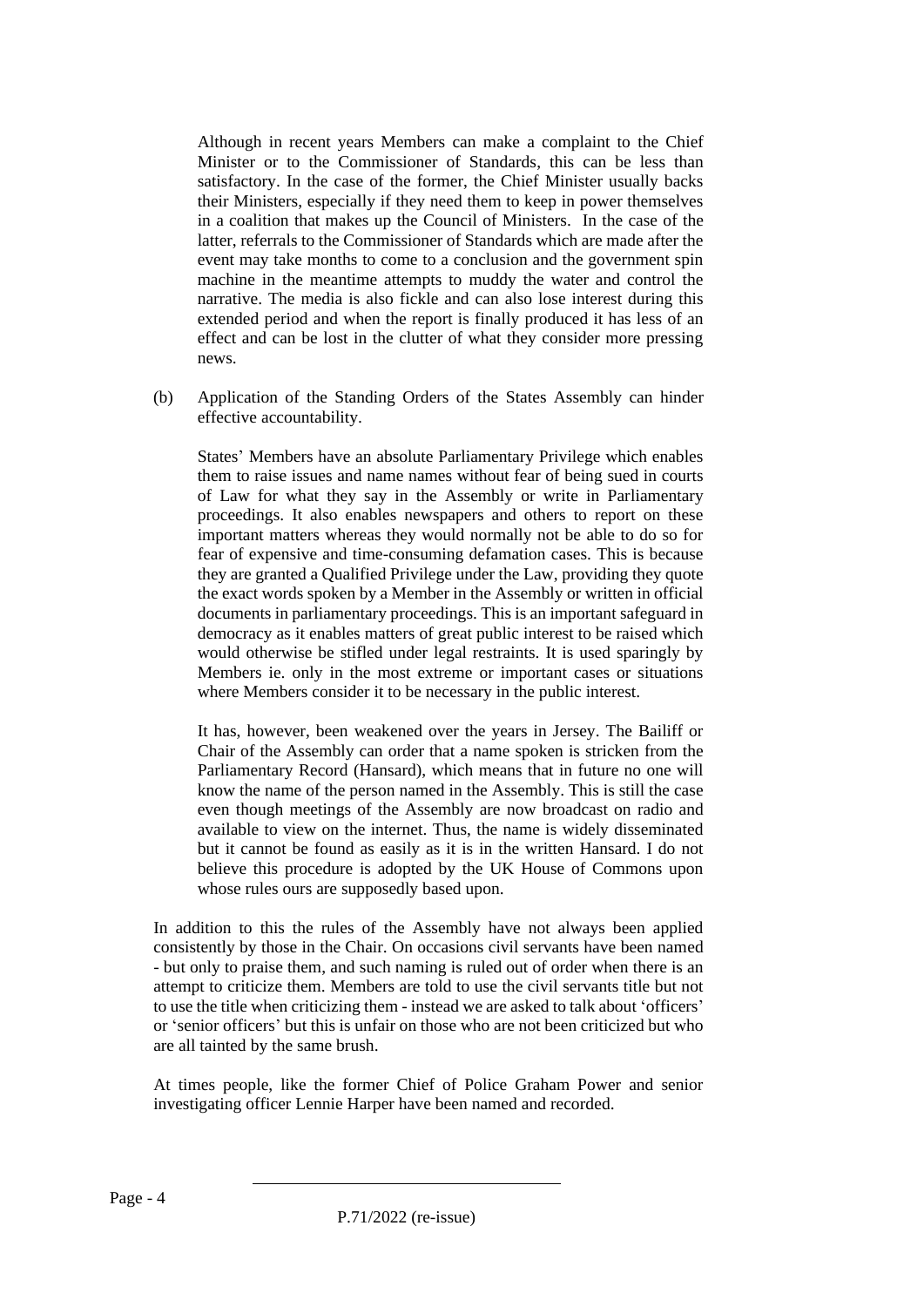#### **Ministers**

- (a) Ministers do not employ their own staff. In fact, under the Target Operating Model introduced by former Chief Executive Charlie Parker, departments were essentially amalgamated under mega-groupings, with the departmental heads done away with or placed under 'Director Generals', and accountability was either diluted or disappeared altogether. Ministers did not really control their departments as lamented by Deputy John Young, the Planning and Environment Minister. Power was devolved to the exceptionally well paid and unelected Director Generals.
- (b) We also have a number of exceptionally weak Ministers who have delegated all their powers under the Law to their officers, effectively ceding control of their departments to unelected officers. Many Ministers are chosen not because of their knowledge and expertise but because they are loyalists who will support the political grouping in control or the dominant ideology. How can they effectively control their department in this situation? Also, without knowledge or experience how can these Ministers effectively determine whether the advice they are receiving is accurate, credible or sound. I also believe that policy which is supposed to be the preserve of elected members may also be largely determined by officers as well in many cases.
- (c) We have Ministers who defend the indefensible. They defend the failures of their officers, their policies and departments rather than take responsibility for their actions and learn from their mistakes. As a result, they have no credibility in the eyes of some members of the Assembly and the general public as a whole. No wonder voter turnout at elections is so low and politicians generally are held in such low regard or in contempt. This has been exacerbated by the well-funded spin machine (the government communications department) that trots out press releases justifying things that cannot be justified, to drown out the adverse message and to deflect criticism.

#### **Scrutiny Panels**

Scrutiny Panels have become overloaded with work and cover more than one department. For example, the Education and Home Affairs Scrutiny Panel oversees the Children's Service, Education Department, Youth Service, Police and the other emergency services. This is too wide a remit for the panel to be effective. In addition to reviewing government policy through scrutiny hearings panels have been overloaded with briefings, which although welcome in some respects in that they increase members' knowledge, also take up Members' time. Time which can only be provided at the expense of constituency matters, conducting research or bringing their own propositions to the Assembly on matters not normally brought by governments. Indeed, most social policy over the last nine years has come from backbench members bringing propositions or through their pressure on government.

Scrutiny Panels are being used to help formulate government policy which blurs the line as to who is responsible for policy and holding the government to account.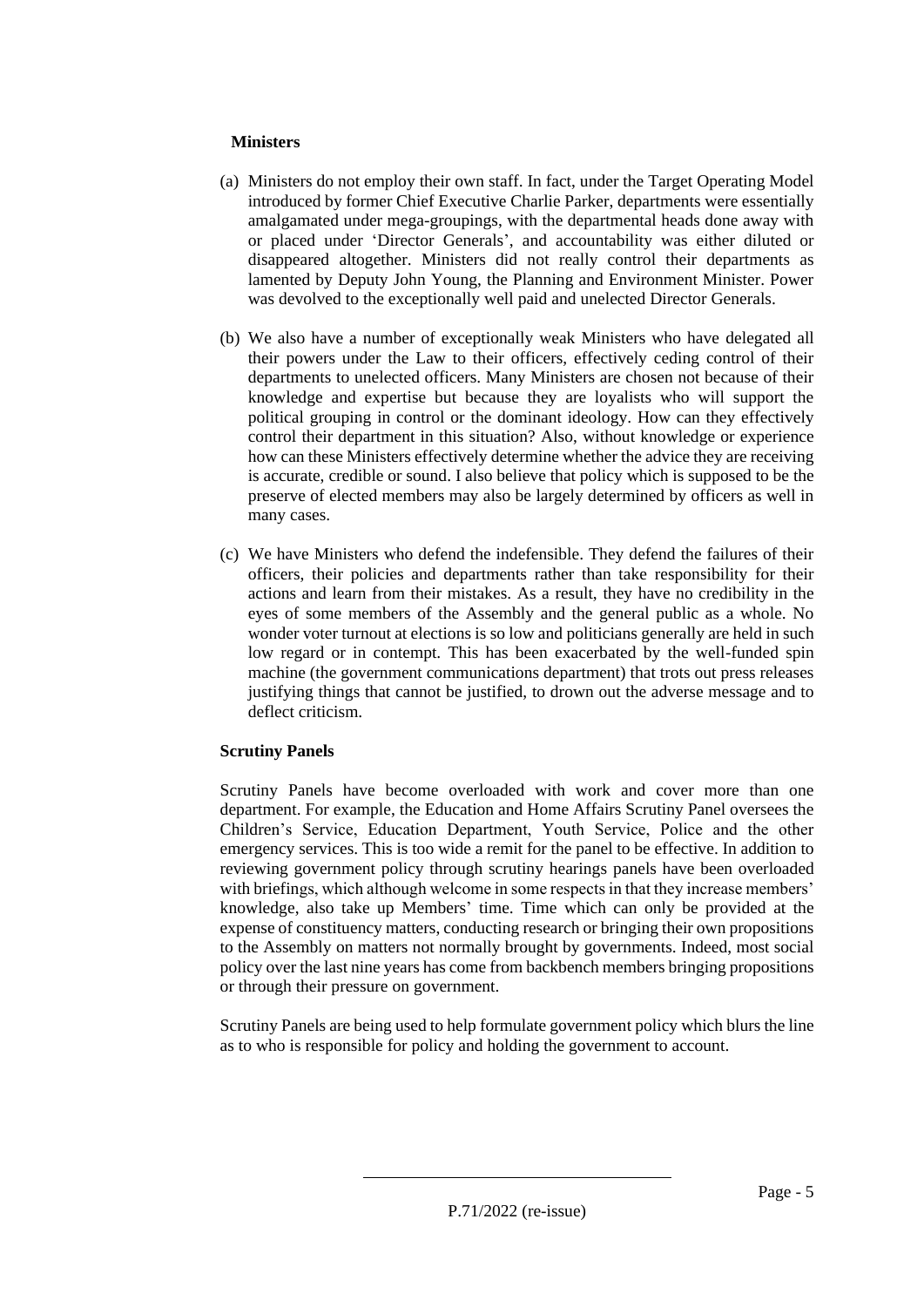#### **Failed accountability system**

We have created a system whereby members of the public who are wronged by Civil Servants and States Departments are left without remedies - and so these rogue and incompetent officers keep on getting away with their actions.

- (a) Although the States passed a proposition to establish a Public Sector Ombudsman in February 2018, successive Councils of Ministers have not delivered on it. Although funding has been approved for the office the Law still has not yet been drafted some four years later. COVID alone cannot be accepted as an excuse. Is it also political failure or obstruction?
- (b) We have a States' Employment Board that is responsible for all staff employed in the public sector but holds no one to account. Failure has been rewarded with compromise agreements in which many senior civil servants have been paid off with enhanced payments to go, which include non-disclosure clauses so that States Members and the public have no idea of the extent of their failures and the terms of their leaving. So much for accountability and transparency. The States Employment Board is in my opinion dominated by senior civil servants who sway the States Members on the Board. No doubt the politicians on the board will say this is not true but how can they explain their failure to hold civil servants to account?
- (c) We have the States Complaints Board made up of some distinguished lawyers who have done excellent work. But their reports are contested by Ministers and officers alike and then ignored. The Alwitry case is one case in point. Their findings regarding the breach of contract were ultimately endorsed by the Privy Council in London, the highest court for the Crown Dependencies. As the Board can only hear a small number of cases in any one year, they may try to avoid important complex cases that may be time consuming.
- (d) The Law Officer's Department's role is incompatible with assisting wronged citizens. They are the States' own lawyers and will defend the officers and departments with unlimited taxpayer's money. Only the very rich can afford to take on our well paid and resourced Law Officers Department in the courts.
- (e) Jersey's legal aid system is a sick joke. The average citizen cannot afford to pursue their wrongs through the courts when lawyers are charging £4-500 per hour for their services and the new much touted legal aid system will be no better. Even simple legal matters seem to take forever, with constant delays adding to the final cost of any action or proceedings.

Although Advocates will tell you that they only ask potential clients whether they own their own homes in initial interviews to determine who are eligible for legal aid, the truth is that they are screening out those who cannot afford to pay the fees they charge for their professional services. Anyone who is not eligible for legal aid and who wants to pursue a case, say for medical negligence, could end up losing their home to pay off the legal fees which could easily cost them anything from a few hundred thousand pounds to over a million pounds.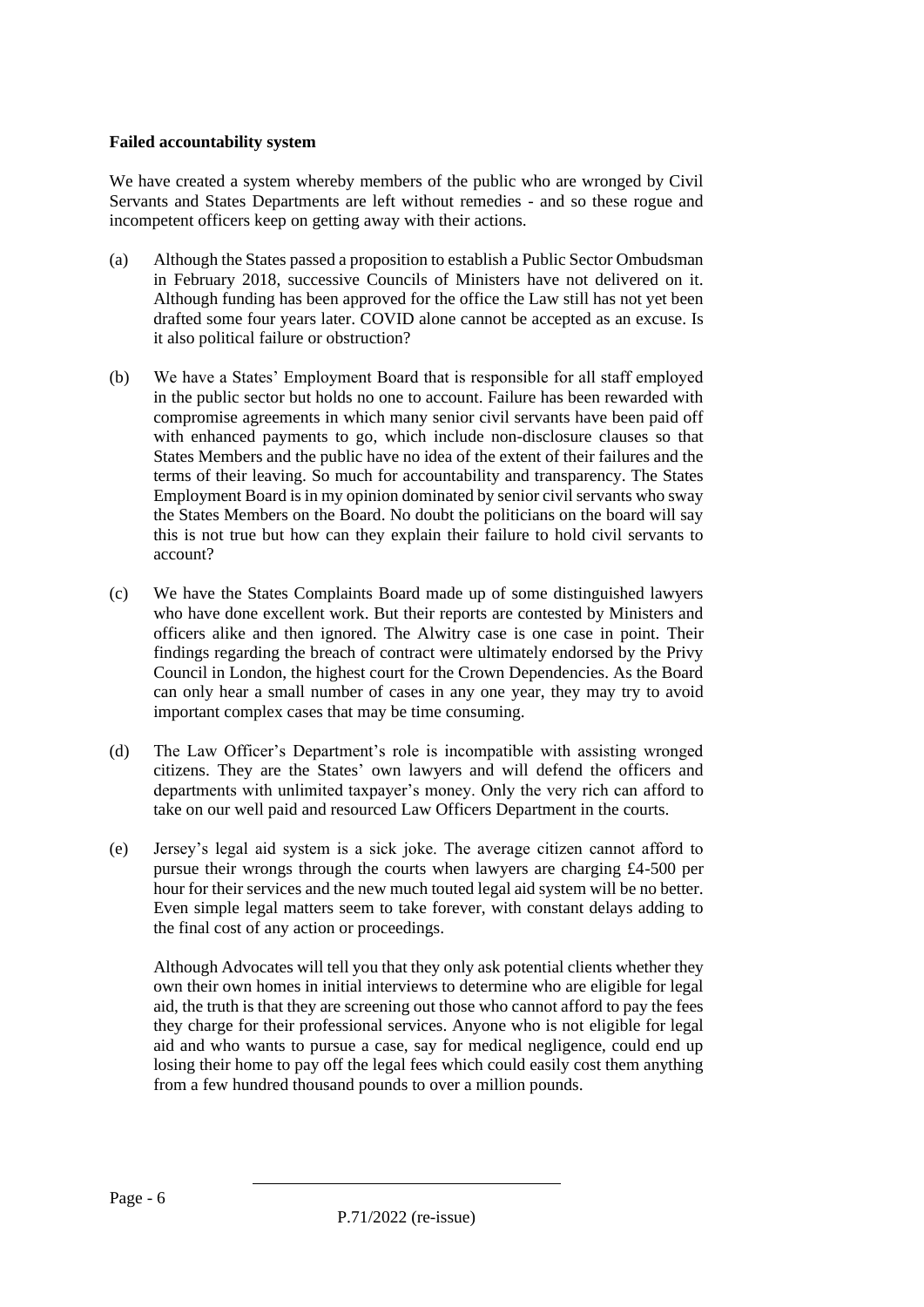#### **Examples and costs of failure**

Do some officers lie, obstruct or cover up? Yes, indeed they do.

Do they damage Islanders through their actions? Yes, indeed they do.

Their actions have cost the Island millions of pounds and untold and unjustified suffering for many individual Islanders.

#### **1. Mr Amal Alwitry –Consultant Ophthalmic Surgeon [Cost - £2.4m +]**

Mr Alwitry was a consultant ophthalmic surgeon who applied for a position at the General Hospital in Jersey. He accepted the contract unconditionally. On the strength of this Mr Alwitry sold his house in the UK and made arrangements to come to the Island with his wife and children. He was, if I remember correctly, within three weeks from taking up his position in the Island when he was advised by the Health Department that they were withdrawing their offer of employment - something they could not do as he had already entered into a binding employment contract.

They were in fact breaking his contract but dressing it up that they had withdrawn the offer they made to him. To make matters worse the SEB did not even follow the policies laid down in the contract where disputes between parties could be resolved. They denied instead that a contract had come into being.

As any student of the law of contract will tell you, a binding employment contract comes into being when the applicant is made an offer of employment and the applicant accepts that offer completely and unconditionally providing that all the other elements of a valid contract are present, which they were in this case.

In addition, the SEB was advised by the Law Officers Department to offer Mr Alwitry a derisory three months salary in compensation which was considerably less than the £100,000 compensation the SEB were advised by others that he might accept.

Mr Alwitry sued on a number of issues and his case was heard by the Royal and Appeal Courts in Jersey and by the Privy Council in London, the highest court for the Channel Islands and other Crown Dependencies and Territories. The States lost their claim for breach of contract at every stage and Mr Alwitry subsequently was awarded some £2.369m in damages. In addition, the States has spent or will spend hundreds of thousands of pounds on its own lawyers, Mr Alwitry's lawyers and on court costs before the matter is fully resolved.

Among the most galling aspects of this case is how it has been dismissed and spun by the States Employment Board and Government Ministers and the fact that no one has been held to account for this fiasco. Neither the medical consultants who instigated the action based on erroneous information, the Health Department Executives who sanctioned it, or the officers of the States Employment Board who advised Ministers, or the Law Officers Department for pursuing such a hopeless case for damages for Breach of Contract.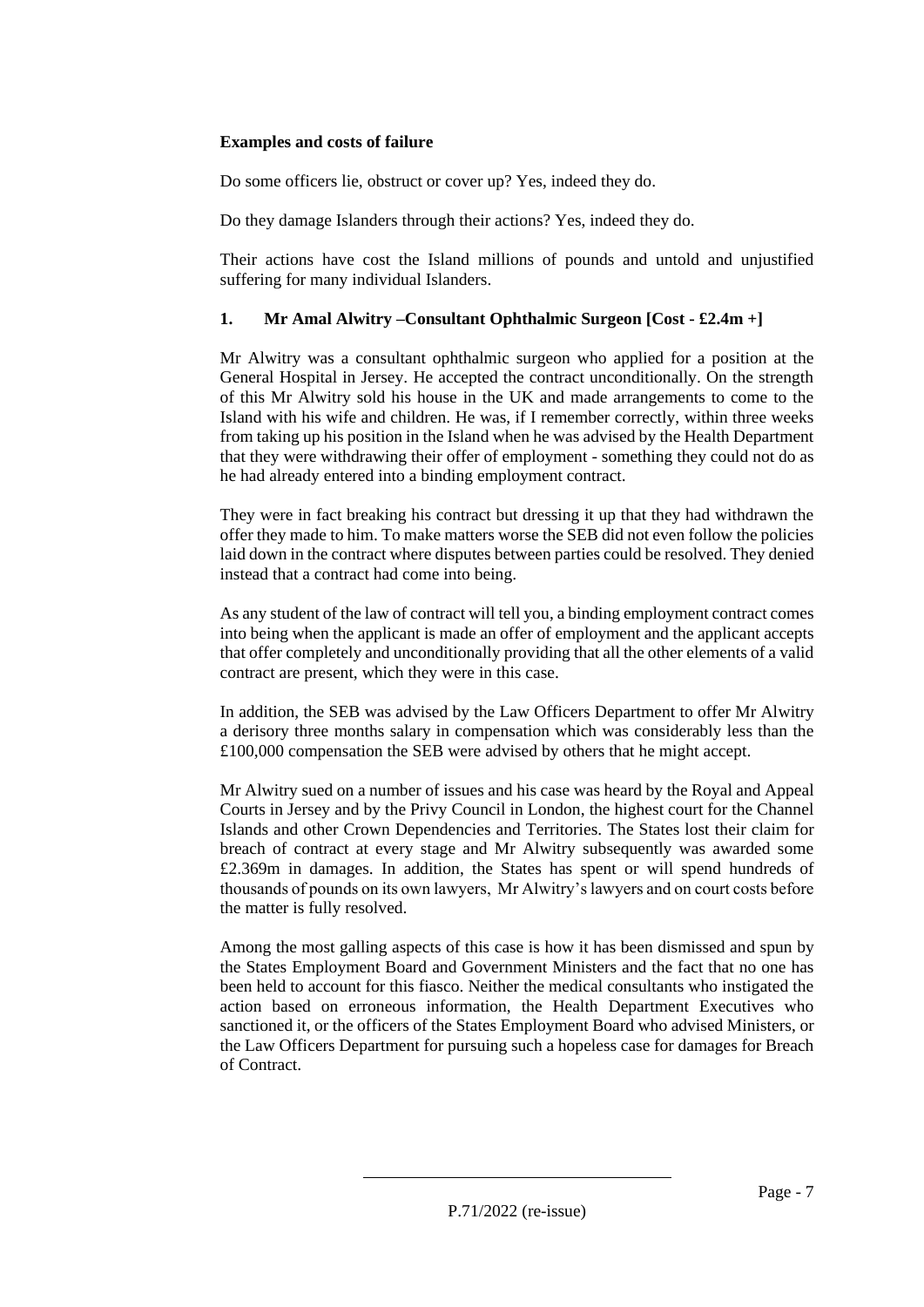#### **2. Jersey Child Abuse Scandal [cost abused children and £29m+ in costs of Inquiry, legal fees and compensation]**

In 2007/2008 when Senator Stuart Syvret was the Minister for Health and Social Services he became aware that child abuse was taking place in States-owned and run children's homes by those employed in the service and others. He told his senior officers to urgently investigate and report back to him. Instead, they obstructed him with the aid of others within the Jersey Establishment and plotted to remove him from his position. They were successful. He was removed from office and the officers responsible went unpunished. At least one senior officer directly engaged in this obstruction is still employed in a well-paid job by the States of Jersey.

Another Officer who allegedly raped, sodomised and/or physically abused both boys and girls was not prosecuted, despite multiple allegations and credible evidence. He later left the service on his own accord. No doubt with a good reference and pension.

A former Director of Education who was nicknamed the "Pin Ball Wizard" for physically brutalizing children by beating them and bouncing them off the walls of his office was protected even when former Deputy Trevor Pitman asked the then Education Minister James Reid in the States to suspend him as a neutral act so the very credible allegations which came from both children and staff could be investigated. He was not suspended, nor was the matter investigated, He was instead protected and allowed to continue to work for many years as Director for Education before retiring on an exceptionally good pension.

Others who covered up the child abuse were allowed to leave the public service, no doubt also with glowing references and pensions. Some of whom are currently engaged in occupations where they work with young children and vulnerable adults.

The Chief of the States of Jersey Police whose department was investigating child abuse allegations as part of Operation Rectangle was, however, suspended, as a so-called neutral act for alleged failings in the police investigation. In reality he was suspended by a Home Affairs Minister who lied to the States Assembly as to the reasons for the suspension in what was really a political act of revenge for not joining in with other officers – including the Chief Executive and Health Chief Executive at the time – who were planning a coup to remove Senator Syvret from his position as Health Minister<sup>1</sup>, and for supporting his Senior Investigating Officer Lenny Harper in his robust investigation into child abuse in the Island. Something that was inconvenient to senior departmental officers and politicians alike. He received no compensation for his treatment and loyal service.

This same Home Affairs Minister was later accused by the Independent Jersey Child Care Inquiry of lying to the States Assembly and to their inquiry in their report.

The cost of these actions was continued abuse of children and an inquiry which cost taxpayers circa £29 million pounds and established beyond all doubt that children had been abused in the care of the States. But who was held to account? A few abusers were prosecuted but many were not brought to justice, nor where those responsible for safeguarding children nor those who covered up the abuse held to account. Lawyers

<sup>&</sup>lt;sup>1</sup> This was evidenced in contemporaneous notes made by the Chief of Police and another police officer immediately following the meetings where the plotting took place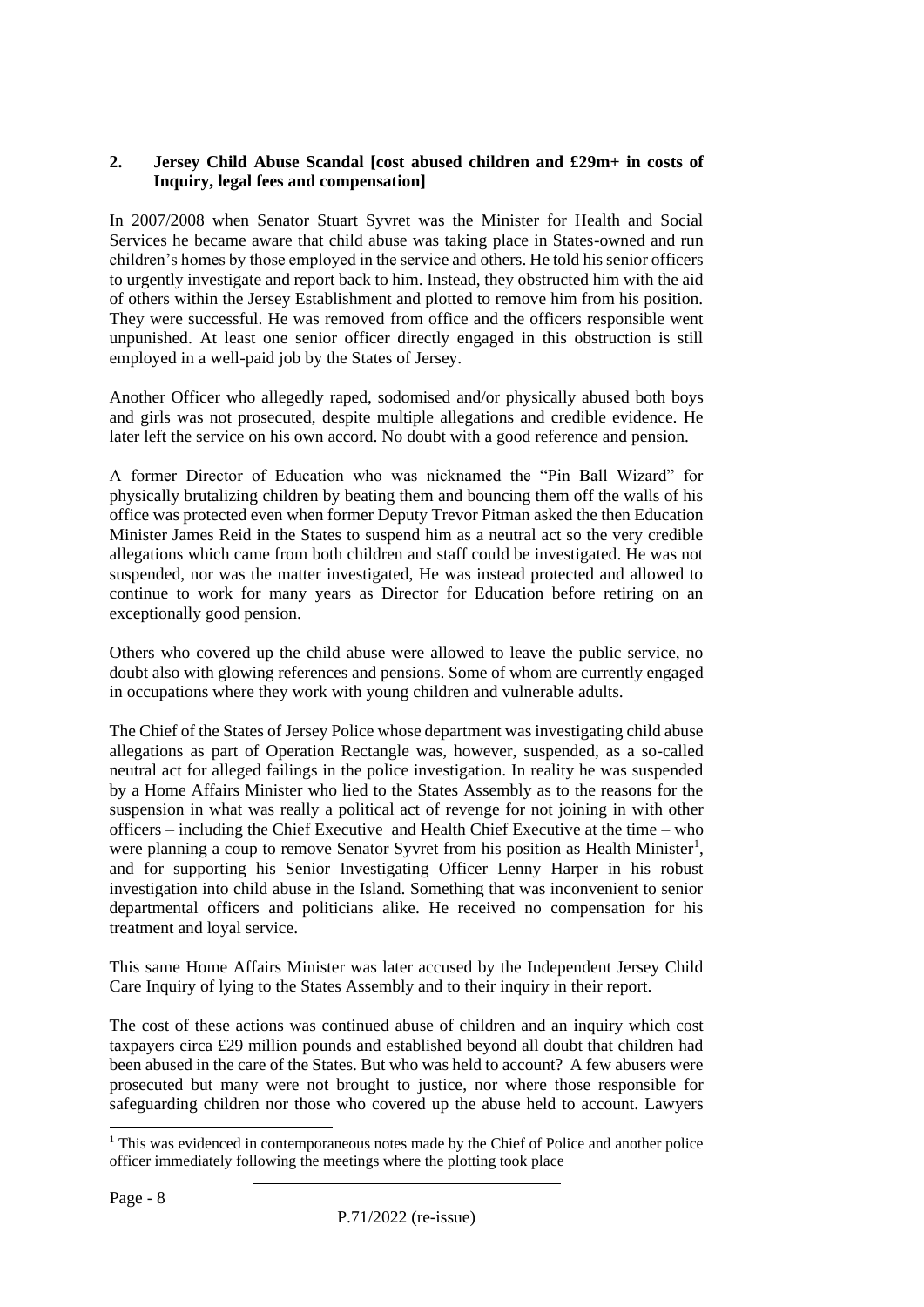employed by the States who advised States Departments and some of the accused were, however, paid in excess of £1m in fees.

#### **3. Officer lying to a States Member in the course of his duty**

In 2008 I was elected to the States Assembly and became a member of the First Tower Community Association. The association, then under the leadership of the Headmistress of First Tower School, had established a youth club in one room on the ground floor of the former Overseas Trading Corporation building (OTC). The other rooms in the building were occupied by three States Departments - Law Officers Department, the Viscounts Department and the Social Security Department - for document and furniture storage.

One of my objectives on election was to find some premises in the west of St Helier for use as a community centre that could be used by all ages. I discovered that the only publicly owned building in the area was the OTC building, so set about trying to get the occupying States departments to move elsewhere. The first to move was the Social Security Department then under Senator Gorst. This freed up more room on the ground floor which enabled the youth club to expand. Later this became managed by the Youth Service.

Thirteen years later, after negotiating throughout that period with two Viscounts and three Attorney Generals I succeeded in getting the Viscount's and Law Officer's Departments to move from the first floor of the building and entered into discussions with Property Holdings to take over the whole building. We currently have a lease for the whole of the ground floor. We also made a bid with the assistance of the Parish of St Helier for fiscal stimulus funding to renovate the building as a community centre. Our bid, which was for £1.3m was rejected. We discovered that our bid had been rejected in favour of a bid from the Youth Service for a community centre on the same site for £1.5m. To say that I was not amused was an understatement as I had kept the Youth Club Officer fully informed of our plans and told him that the club had nothing to fear as the youth club was part of our community centre plans.

It transpired that a Senior Youth Officer had put in a bid in behind our backs for the same project. He and his colleagues had no part in getting the States Departments to leave the premises and did not have a lease on the building.

When I tackled the Senior Youth Worker concerned on what I considered to be a totally underhand and unprofessional act in a meeting front of a third-party witness he denied that he was aware that the States Departments were leaving the building. When I said "so you have made a speculative bid for fiscal stimulus funding for a new youth and community centre using the whole of a building that was occupied on the first floor by the Law Officers and Viscounts Department" (and on which the Youth Service had no lease). He said yes. His answer was totally implausible and could not stand up to scrutiny. He later admitted to an investigating officer that he did know that they were leaving and so had lied to me.

In addition, he knew through the centre youth worker what our plans were for the building and that we were putting in a fiscal stimulus bid for the building. He also claimed that he did not contact us before putting in his bid because he was going on holiday and was racing to get it in before the deadline although he did have time and had a very capable deputy who could have discussed the matter with us. The building is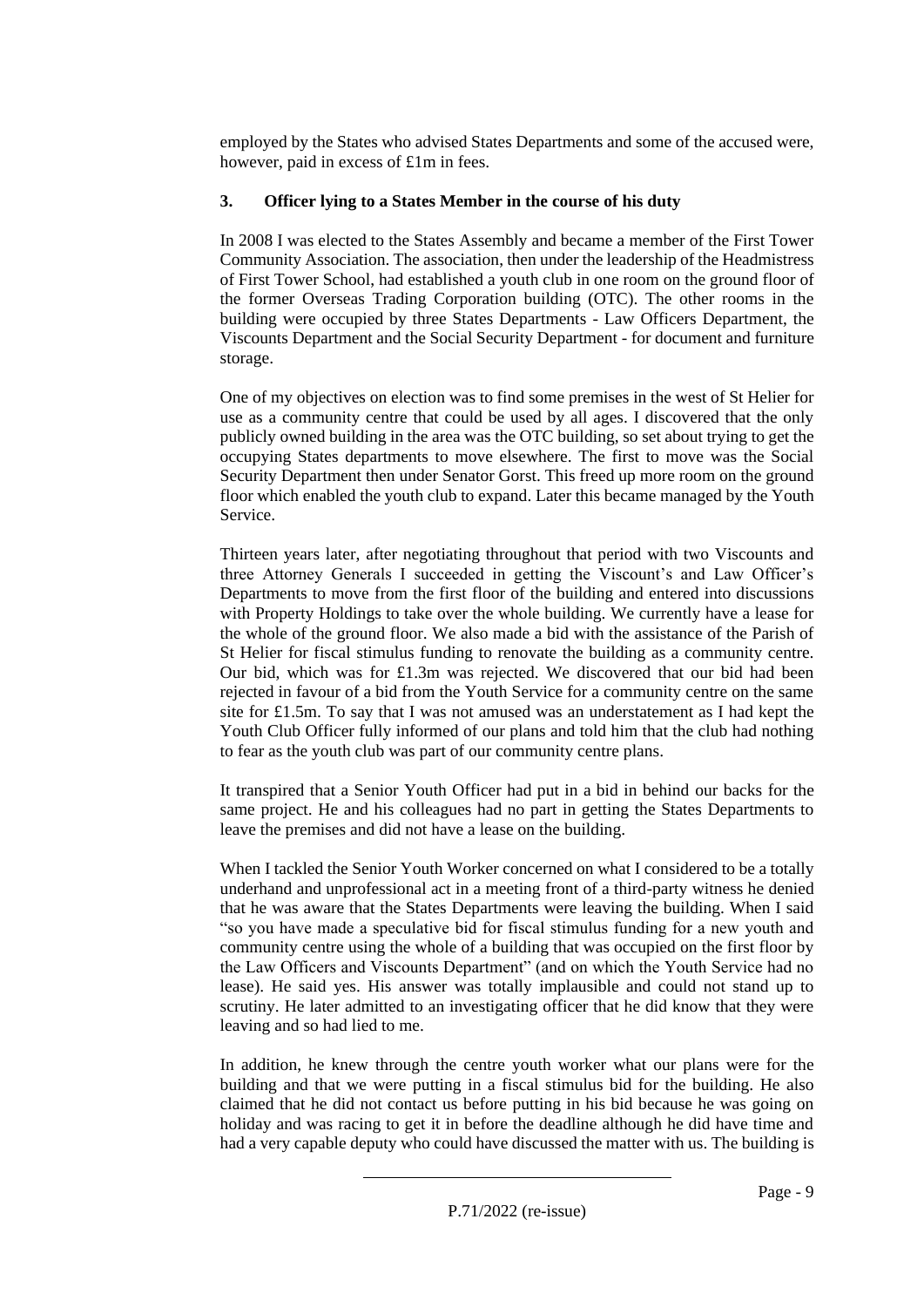currently being renovated with the £1.5m stimulus money but the question of who will have the lease on the centre and run it has yet to be fully determined.

I think it totally unsatisfactory for a civil servant not only to lie to a States Member but also to try to undermine the work they are doing for their constituents. It strikes at the very heart of the role of civil servants and elected members.

#### **4. Governance of a States Independent Non-Governmental Body**

I received one of the best written and detailed reports I have ever read from an anonymous source associated with one of the Islands most important independent nongovernmental bodies. The allegations detailed a number of governance matters, which included comments made about failures of the body's own internal audit body and its former Chief Executive, who had just been nominated to sit on another independent body whose membership was to be nominated by the States.

The allegations were very concerning, and I felt that they had to be investigated as was the question of the suitability of the nominee to sit on the other independent body. It was, however, an anonymous report.

I felt that the governance issues should be investigated by the Comptroller and Auditor General but was faced with a dilemma with regard to the appointment to the independent body whose nominees were to be discussed and voted upon at the next States sitting.

I felt that to name the individual and challenge their appointment based on an anonymous and yet to be investigated complaint would be wrong as would be to challenge all the States nominees to the body to hide the specific individuals identify in an attempt to delay all the appointments would also be unfair on the other nominees. But I also felt that if the allegations were true that the person should not sit on the body.

In the end I consulted with the Chief Minister, who was fully supportive and shared my concerns. I was referred to a senior officer with responsibility for the complained about body. The officer spoke to the individual concerned who had said that if their appointment was to be challenged in the States they would withdraw their name from consideration. Again I felt it would be wrong for this to happen on the strength of an anonymous report so I made an agreement with the senior officer concerned that he would refer it to the Comptroller and Auditor General for investigation and I would not challenge the appointment but only on the understanding the. person concerned would not take up their appointment until such time as the matter had been investigated by the C&AG and they were cleared. If they were not cleared they would not sit on the body. The person concerned nomination was approved by the States with no objections.

After some considerable time had gone by I asked the Chief Minister what the C&AG had determined as I had heard no more. He said he did not know either and would contact his senior officer find out. Unbeknown to the Chief Minister or myself the senior officer who has handling the matter had been told by the C&AG that she did not want to investigate it and he had referred it to the body's own audit body – the very same body that was criticised in the anonymous report. As it turned out the former Chief Executive did not sit on the other independent body but not I believe this was on account of the body's own internal audit investigation into the allegations and its findings.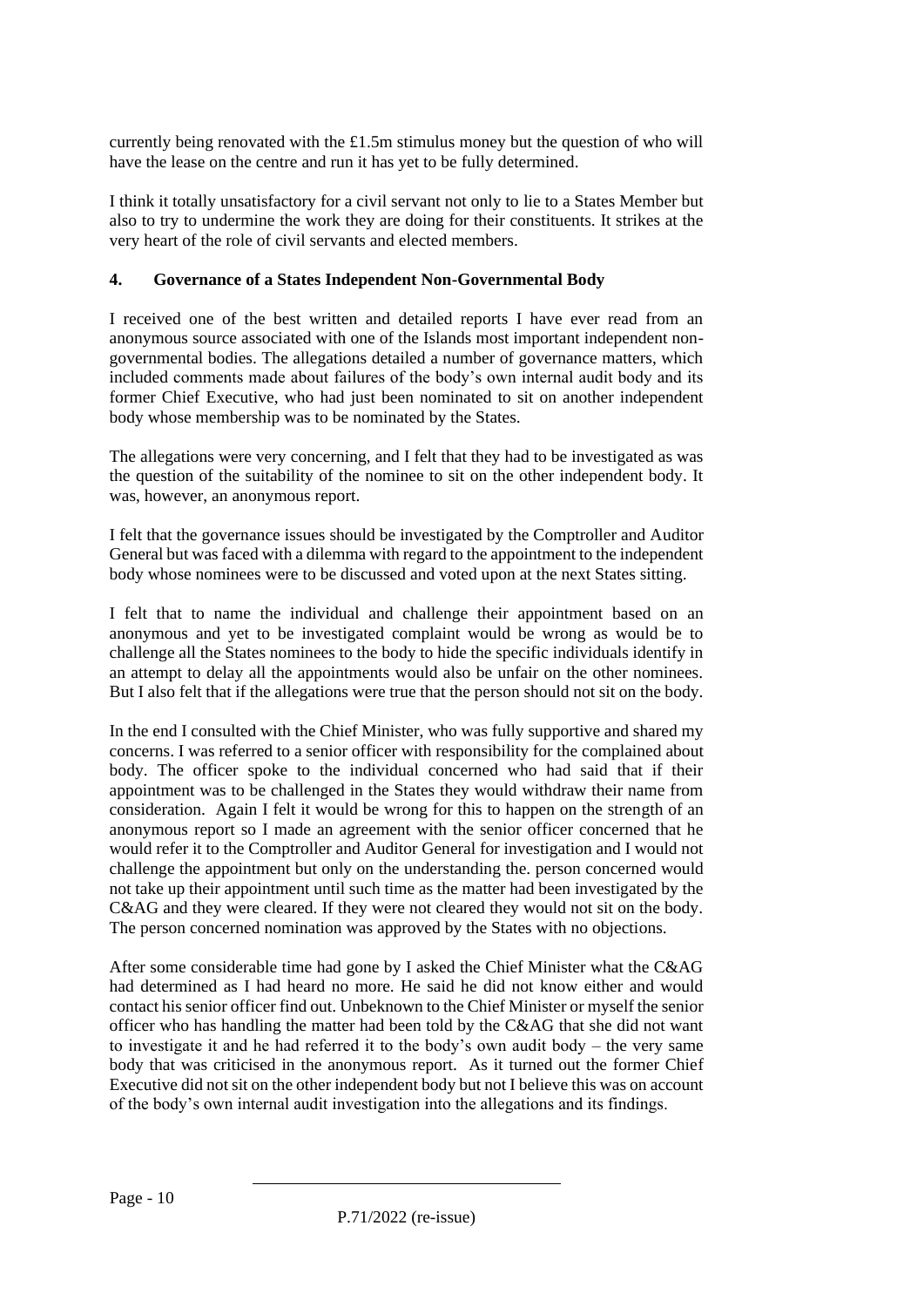I think it was totally unacceptable for this senior officer to not inform myself or the Chief Minister of the C&AG's unwillingness to investigate the matter and for him to pass it on to the firm's own audit body to investigate and not to keep us both informed. Was this due to a mistake, incompetence, obstruction or cover-up? I don't know the answer to this question but the senior officer concerned is now a Director General and following his actions he does not fill me with confidence.

#### **5. The Chief Executive of Health and Social Services Department made unauthorized pay awards to some Health and Allied Service Staff and advised them not tell their colleagues – cost to the States and Taxpayers at least £900,000**

A former Chief Executive Officer for the Health and Social Services Department, together with some of her senior officers, gave a pay rise to certain employees without permission of the States Employment Board and in contravention of the States Pay Policy at the time. This act was compounded by telling those so rewarded to keep it to themselves ie. not to tell their colleagues who did similar or comparable work in case they also asked for a pay rise as well. Quite naturally, however, the word did get out and their aggrieved colleagues who included line managers who found their salaries leapfrogged by the staff under them did seek a comparable pay rise. The resulting fiasco has cost taxpayers at least £900,000, created a major breakdown in trust throughout the public service, and taken untold manhours to try to resolve the mess so created including the commissioning of independent reports whose cost I don't believe forms part of the figure above.

Although the former Chief Executive of Health and Social Services Department later left the States of Jersey for family reasons it is possible that they received an enhanced payment to leave but we will never know as the agreement as usual included a nondisclosure clause. Others involved in this fiasco still serve in the public service.

#### **6. Former Head of Children's Service - cover-up and defamation**

A former Head of the Children's Service made untrue and defamatory statements in a letter to me about a vulnerable person I was helping and lied to the Minister of the Department concerned who would not investigate legitimate wrongs against the person and their family.

The allegations were that the person I was helping harassed one of her social workers at work, at her home, on social media and her children. These were false allegations and so I immediately challenged her to produce evidence of her accusations or to apologize. The person I was helping did not know where the social worker lived, her children or own a computer or know how to use social media on her telephone. The only contact with work was to ask the social worker concerned to contact her about the meeting she had promised the woman and then reneged on it and cut the vulnerable person off completely.

The Head of the Children's Service after much prompting eventually withdrew the comment about harassing the social worker at her home but refused to retract any of the other allegations or to provide any proof whatsoever.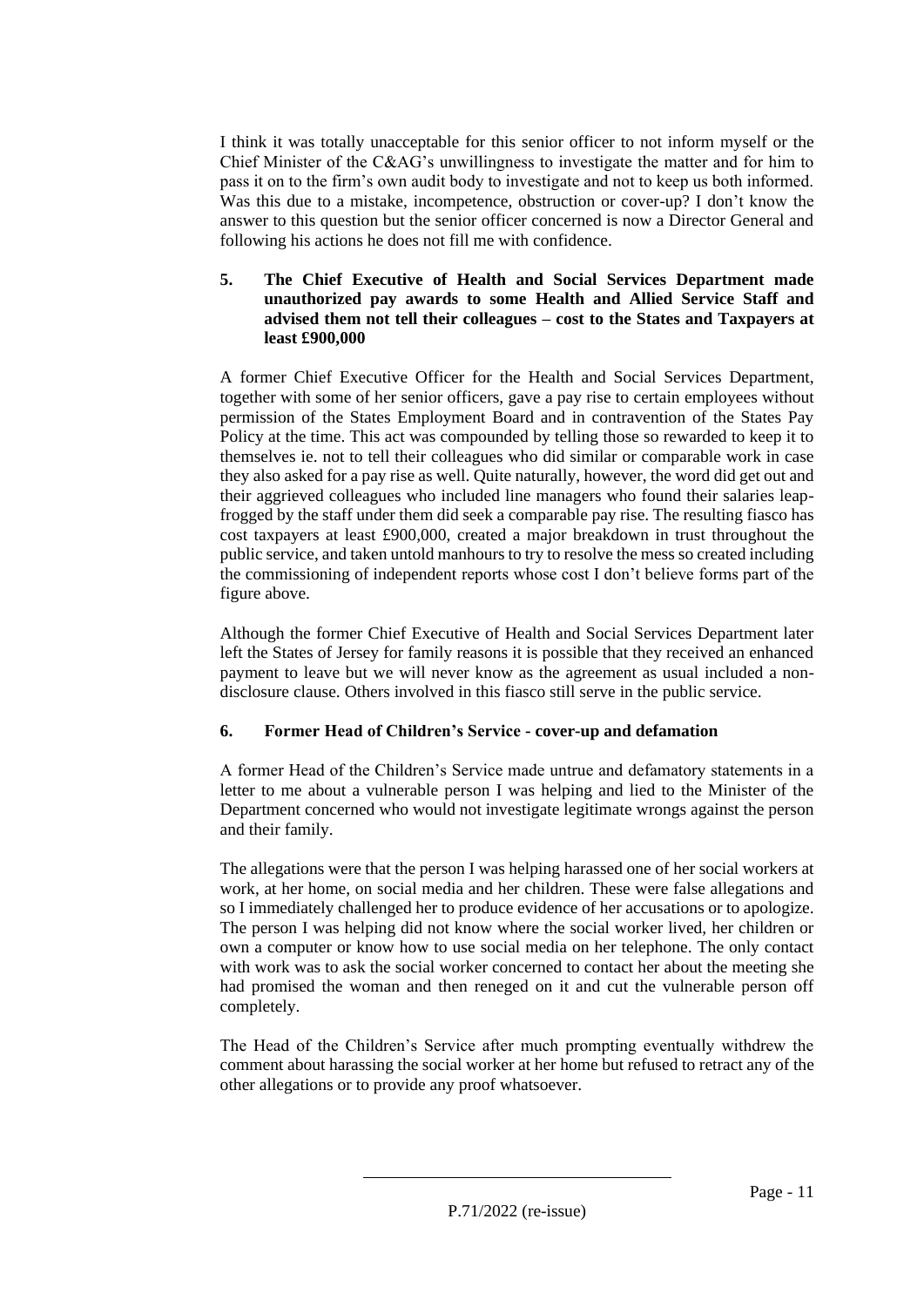When I continued to pursue this matter the following things happened:

- i. When I raised the matter in the States Assembly the Minister of Health of the day brought a complaint against me to the Commissioner of Standards which was not upheld.
- ii. the social worker responsible for the original allegations of harassment made a complaint to the police alleging harassment by the woman I was helping. The police officers who came to a meeting at the offices of Advocate who was also helping the woman on a pro bono basis (ie. free) revealed that the complaint was made after I had written my letters to the Head of the Children's Service demanding evidence and/or an apology. It was obviously an attempt to smear this woman. The social workers statement did not correspond to the allegations made by the Head of the Children's Servicefor if it had and she had signed it she could have faced possible charges for perverting the course of justice. The police took no further action.
- iii. A so-called inquiry was eventually commissioned by the then Chief Executive of the Health and Social Services Department<sup>2</sup> involving the then Director of Education. It can only be described as a travesty and it was never completed. The correct procedures were not followed and evidence was not taken from the social worker whose accusations sparked off the whole the incident and whose allegations were repeated by her senior officer without checking the facts. Before the matter was concluded the then Chief Executive of Health and Social Services and the Director of Education left the employment of the States of Jersey and the matter has still not yet been resolved. It was quite obvious to me that they were trying to cover up for the social workers concerned.

I was told by the Chief Executive at the time that he had told the Former Head of the Childrens' Service to apologize and he was surprised when he heard that she did not do so. The matter was not resolved before he too had left the States.

I think it is unacceptable for the former Children's Service Head should still be employed by the States in another capacity involving children and to have faced no sanction.

#### **7. Children's Service – routine cover-ups**

(a) I went with a mother to a meeting with the new Head of the Children's Service (who has recently announced his resignation) attended by one of his most senior officers. In that meeting the woman I was assisting made certain allegations that the social worker dealing with her case had made certain comments about her in front of her child's Headteacher and others which were not only untrue but which should not have been made in front of such a gathering. The social worker in question was present in our meeting and adamantly denied that she had said what she had been accused of saying and was immediately defended by the Senior Officers.

<sup>2</sup> This was the same Chief Executive of the Health and Social Services Department mentioned in example 5 above.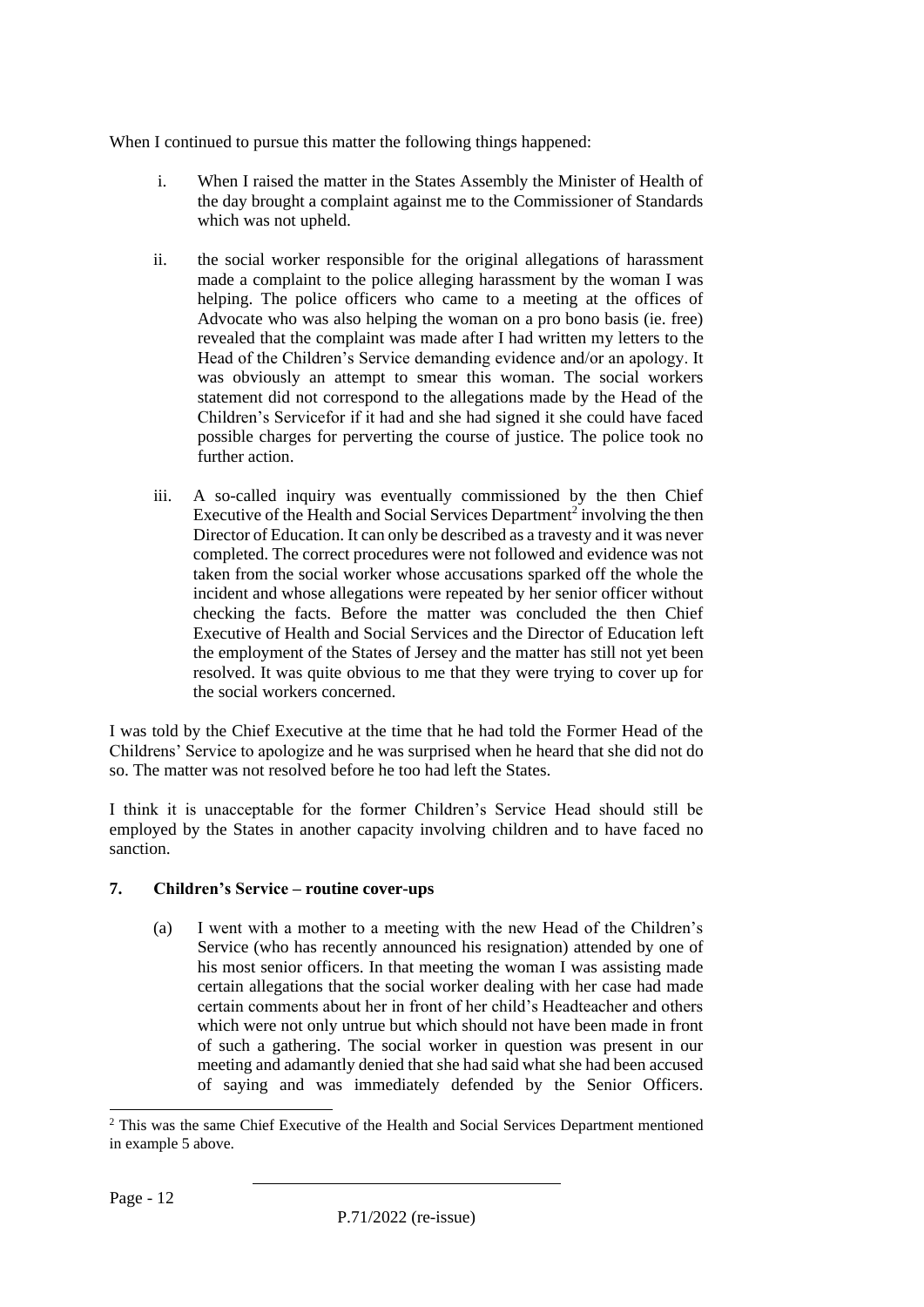Unfortunately, I could not attend the meeting where the statements had been made because it clashed with another meeting I was attending and therefore could not push back immediately. When I left the meeting I contacted Deputy Carina Alves who had attended the meeting and she advised me that the statements were made by the social worker and they were totally out of order.

- (b) In other cases officers in this department have revealed highly sensitive information about their clients to third parties in breach of the Data Protection (Jersey) Law 2018. These have been confirmed by the Information Commissioners Office who unfortunately can only make a public statement and cannot fine the department for their breaches because it is a States Department. Perhaps it is time we changed the Law and fined the officers instead for these breaches.
- (c) In one of these cases an Officer sent highly sensitive information to a relative of two women who had been abused to another member of their extended family who were not aware of the abuse. A complaint was made to the department. The same social worker compounded her action by telling another third party that she had been complained about by the woman concerned and revealed other information. A complaint was also made about this second breach.

When the woman concerned met with the former Head of the Children's Service and his most senior officer he said that the social worker concerned had denied that she had done so and they defended the social worker to her. The women concerned then produced a mobile phone recording of the social workers comments that she had denied making. She did not realize that the person she was revealing the information to was a good friend of the person she was talking about and had recorded her conversation. The two officers put their heads in their hands.

At a later meeting the Head of the Children's Service and his senior officer told the complainant that the woman who recorded the conversation had been breaking the data protection law and by disseminating the recording she could also be breaking the law. This was false as I had taken her to a meeting with the former Information Commissioner, who stated that it was perfectly legal to secretly record a meeting so that an accurate record was made. It was not illegal to disseminate it in this way.

Was the Head of the Children's Service trying to intimidate the complainant and cover up the actions of the social worker? The children's service has now formally entered into a legal agreement to pay compensation to the two women affected by the department's action.

There are numerous problems with this department and when I was asked by a foreign television documentary maker a few years after the Independent Jersey Care Inquiry's second visit whether I was confident that child abuse and cover-ups would not take place in the future I stated that I could not be. The States can introduce as many laws and procedures as it likes but it basically comes down to the people the States have appointed and the culture within the organisation.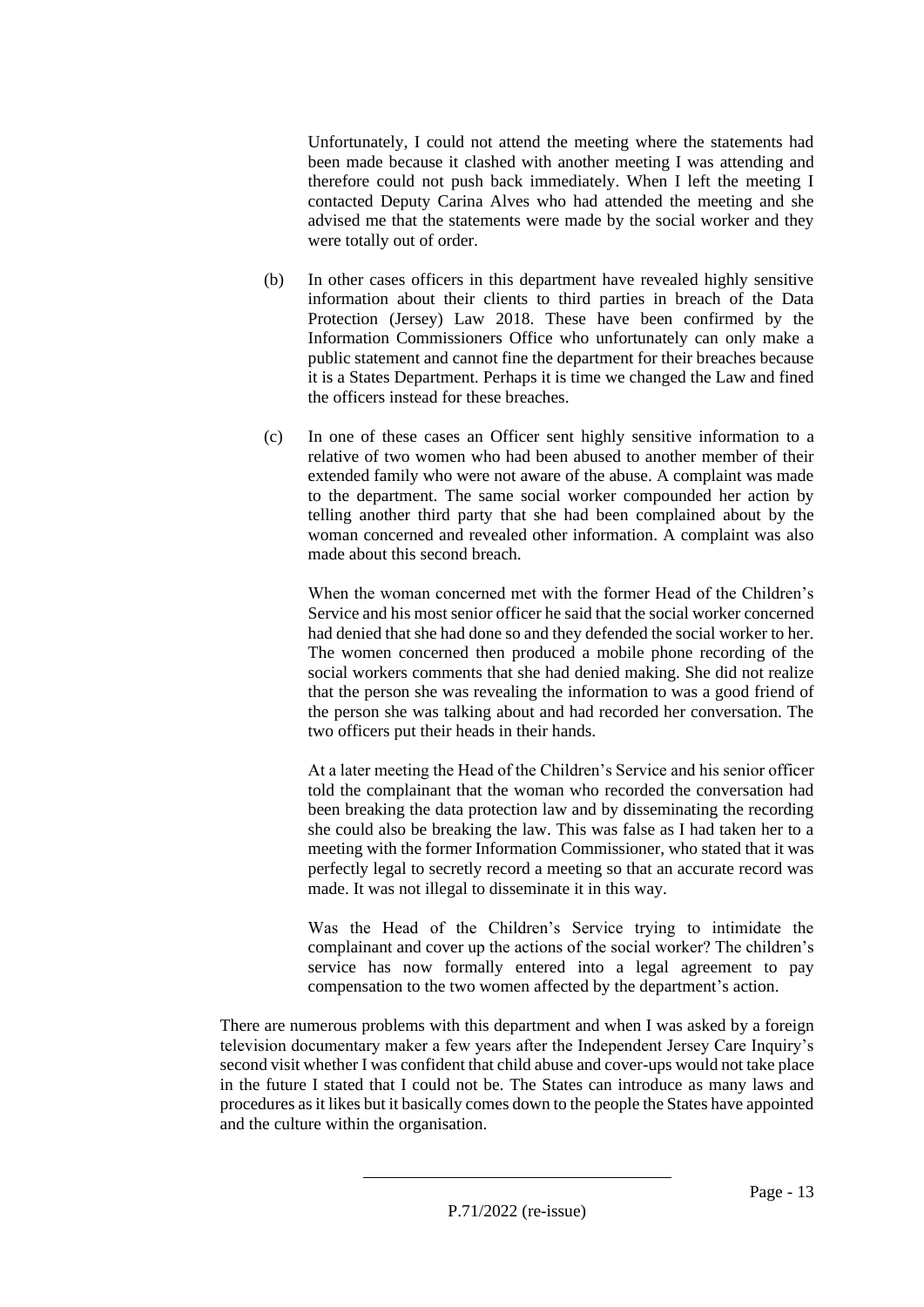#### **8. Planning and Environment Department**

Over the years there have been many problems with the Planning and Environment Department and its management.

#### **(a) Senior officers lying to States Member and members of the public and then either doing either nothing or the exact reverse of what they had agreed to do.**

The owner of a listed building (classified as a site of Special Interest under part 6 of the 2002 Planning and Building Law) was told that he could not renovate the building as he wished and had to retain many of the original features of the building. This made the cost of restoring the building prohibitive and so he sold the building.

The new owner was fully aware of the various conditions and restrictions and yet deliberately carried out the work anyway resulting in the permanent destruction of many of the features that were to be preserved. He also renovated the roof space putting in additional rooms for habitable accommodation which was prohibited and rejected by the Planning and Environment Department, their own Historic planning officer and the States of Jersey Planning Committee – not least on fire safety grounds.

Despite objections from the previous owner who lived next door to the property and another neighbour, and another concerned party, the Planning and Environment Department took no action – with the exception of issuing an enforcement notice for the roof space which the owner appealed. The appeal was heard before an independent planning inspector who dismissed the appeal.

At the appeal the inspector was given evidence of other breaches of the law which should have resulted in new enforcement actions. He stated, "there is some justification for" [names redacted] "criticisms that the enforcement notices do not go far enough because they do not appear to require all aspects of the breaches of control to be undone". He said under his powers in the appeal he could not deal with those matters but later suggested that the original enforcement notice could be withdrawn and re-issued in an amended form to deal with this situation. The department took no such action.

In addition to this before the Inspector reported his findings I arranged for a meeting to take place with the Director of the Planning and Environment Department, his officers, the previous owner, and another neighbour and concerned party. At this meeting the breaches of planning law were discussed and overwhelming evidence of the breaches was inspected, and it ended in the Director and his officers undertaking they would pursue the breaches with enforcement notices. They did not do so and it since appears the department has given the new owner consent for some of the same breaches that other members of the public have been prosecuted for including one very high-profile case where the owner was fined by the courts £50,000 to set an example to others that such activities would not be tolerated. The department has failed to respond to requests for information.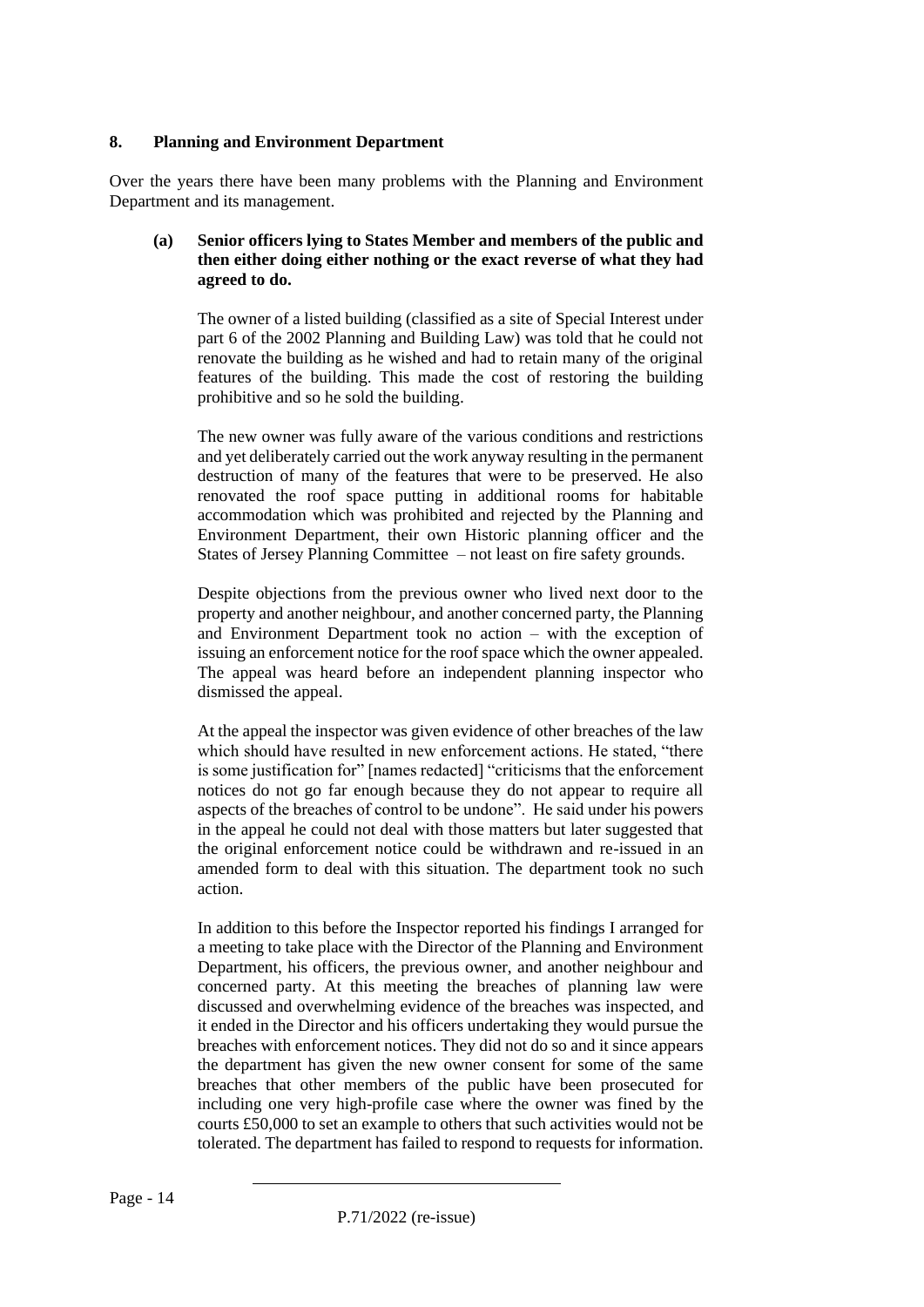At that meeting we were advised by the then Director of Building Control that he had recently submitted papers to the Law Officers Department regarding the prosecution of one item. He then retired from the department within a month. As we had heard no more on this issue I later asked the Attorney General whether the papers had indeed been sent to his department which he confirmed that they had. However, he also told me that the Planning department had withdrawn them before they had been considered by his department. I have not yet been able to ascertain who withdrew the papers within a month of them being submitted and for what reason. No new papers have been resubmitted.

It is my sincere hope the fact that the new owner's father previously worked for the Planning and Environment Department, and who we believe was living in the roof space accommodation, was not a consideration in this matter.

#### **(b) Chief Officer allegedly lying to the Chief Executive to thwart an investigation and Departmental Officers lying to a Court of Law.**

I have spent over twelve years helping a man who was taken to court for breach of an enforcement notice which required him to remove plastic windows from the rear of a property. He was convicted in the Magistrates court and given a fine and a criminal record. The whole process from start to finish was a travesty of justice and shows the States of Jersey and the legal justice system at its very worst. I believe that he was illegally and maliciously prosecuted.

Following the trial, which took place in 2010, he was advised by the Magistrate who heard the case to take up his grievance with the department through political channels. He then met and made a formal complaint with the then Chief Minister, who in turn asked his Chief Executive to investigate the matter. He contacted the Chief Officer of the Planning and Environment department, who in turn did not carry out a full investigation but instead sent an email to the Chief Executive which contained false, and unsubstantiated defamatory allegations against the complainant. This stopped the investigation in to the complainant's allegations in its tracks as the Chief Executive chose to accept what his Chief Officer was telling him rather than someone who had just been convicted in the Magistrates Court. Had a proper investigation gone ahead into the matter it would have stopped a miscarriage of justice, much expense, time and effort on the part of many individuals and the ongoing financial harm and mental anguish on the part of the complainant.

In 2013 the complainant appealed his conviction in the Royal Court, three years out of time, and his conviction was quashed but he suffered unnecessary financial loss, mental trauma and family stress which cannot be completely undone.

It also led ultimately to an Independent Norfolk Police Investigation into the Planning and Environment Department costing circa £50,000, which looked into allegations of perversion of the course of justice, perjury and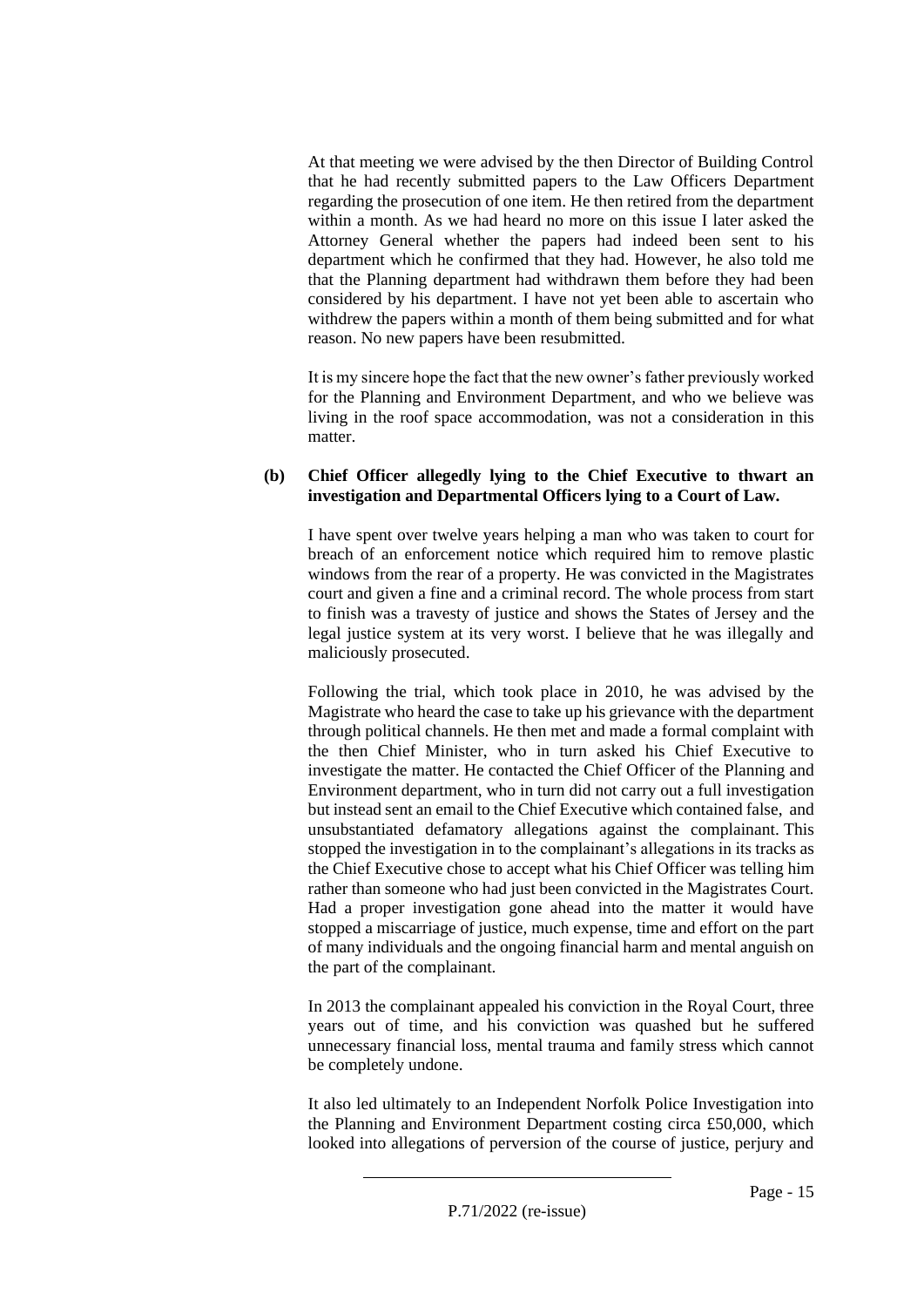misconduct in public office. This investigation was completed in December 2021 after almost four years but no written report has been made to the SEB or to the public. We have been told, however, that there be no criminal prosecutions of members of the department - primarily because the Department was found to be "Not fit for purpose", deficient in policies and procedures with the result that individual officers were applying the laws differently, unchecked and as they saw fit. Two have already left the department. And one of those who deliberately lied to the court and should, in my opinion, have been charged with perjury seems to have escaped on a technically which is highly debatable and should be tested in court.

The police officers were, however, very clear in their verbal report that one of the Planning Officers deliberately lied to the court.

Whether it was technically perjury or not is irrelevant, however, as there are no circumstances whatsoever where an officer should deliberately lie to a court under oath. Not least in a criminal court where the accused faces substantial criminal sanctions that can be imposed by the court. The officer in question has served in the department for 12 years and given evidence in a number of court cases since then. Can we be assured that their evidence in those cases has not been tainted? They have not been disciplined or even monitored during this time.

Although it is not my decision offenses such as this should amount to gross misconduct and result in dismissal. I am concerned, however, their fate maybe determined by the very same Chief Officer, now promoted to Director General, whose email thwarted a proper investigation of the matter in the first place rather than the States Employment Board itself.

#### **Other Civil Service examples**

I also hope that those former Ministers and Assistant Ministers who have privately given other examples to colleagues but not revealed them publicly will pluck up the courage and share their experiences with all members of the Assembly and the public. I also hope that they will support this proposition and end the era of impunity and hold the rogue civil servants accountable for their actions.

#### **Other Public Sector Examples**

Although this proposition only relates to the contracts of civil servants other public sector officials also lie and take actions which are not cleared by or with the approval of their political masters.

(a) In protracted discussions with the States of Jersey Police relating to a harassment/stalking case which I and a number of other deputies and a Senator took up we were told that all the evidence in a matter that we felt should be sent to the Attorney General had in fact been sent. On the basis of this evidence the Attorney General's Office decided not to prosecute the alleged offender. We later discovered from the Attorney General that all the information in this case had not been forwarded to his office and had therefore not been considered in the prosecution decision.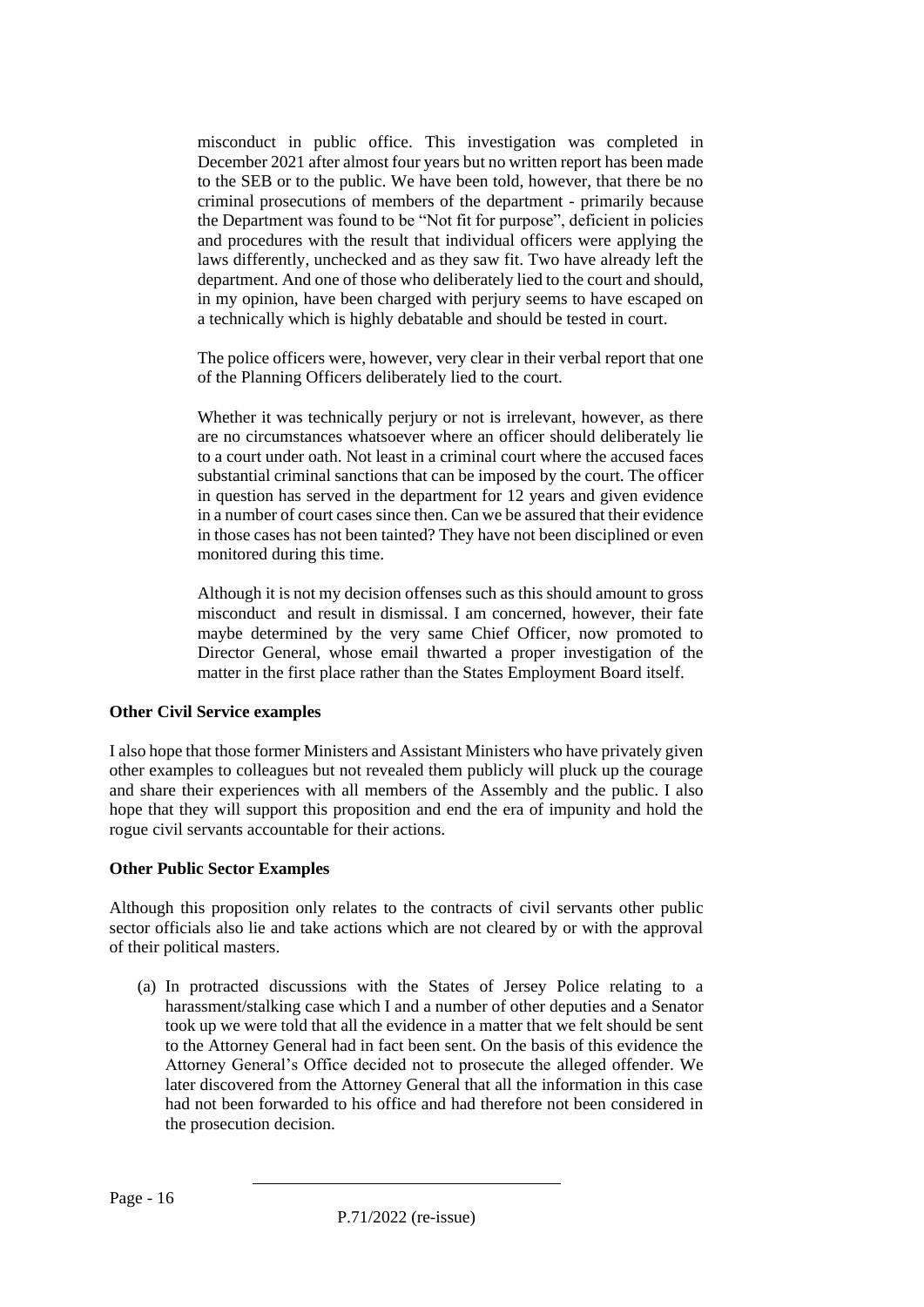(b) In another case involving the Law Officer's Department, the then Solicitor General was proposing to go to a meeting with the Master of the Royal Court to strike out the civil orders of justice made by a litigant in person against the States' Employment Board relating to the actions of States employees before an extensive police investigation had been completed into the matter as it was felt it was not fair on the employees who had been waiting so long for the enquiry to finish. There was no thought for the litigant who had been wronged by the States and who had suffered financial loss, had their character impugned and suffered mental torment. When I challenged him on this and spoke to the Chief Minister/Chairman of the State's Employment Board and his Vice Chairman the proposed action to strike out the case did not take place. The States' Employment Board had no knowledge of what the Solicitor General was intending to do and had not been consulted even though the action would have been done in the name of the SEB.

#### **Purpose of Amnesty clause for past lies, obstruction and cover-ups**

The purpose of including an amnesty clause in the employment contract is to try to find out about past lies, obstruction and cover-ups that have taken place. Many which could be ticking time-bombs for the States in the future and prove very costly to taxpayers.

I have included it in the proposition as we cannot make these changes retrospective and so I felt it was the next best thing to doing so. These officers may not be sanctioned for their past actions unless criminal but at least we would know what has happened and they could be considered in their fitness to hold new promoted positions should they apply in the future.

#### **Safeguards to Staff**

As someone who has repeatedly stood up for staff in disciplinary cases when they have not been treated fairly I believe that in parallel with this change to the contracts of employment for civil servants the States should ensure that any investigations and hearings into anyone accused of gross misconduct, or any other disciplinary offence for that matter, are only carried out in accordance with best employment practices and that all those accused are subject to the principles of natural justice so that everyone has the right to a fair hearing and determination, without fear or favour. Therefore, no one should fear this proposition and process. I also believe there should be an independent inquiry into the workings of the States Employment Board and changes made to this body which I do not think is fit for purpose.

#### **Conclusion**

I ask members to support this proposition so we can end the era of impunity and can restore an effective system of public accountability. We owe it to the people we represent.

#### **Children's Impact Statement**

This proposition does not directly impact children. It will however educate them that people in positions of responsibility lie, obstruct and cover-up but that these actions should not be tolerated in the Public Sector. Children should, however, benefit indirectly from this proposition if it is carried and the changes to the employment contracts of civil